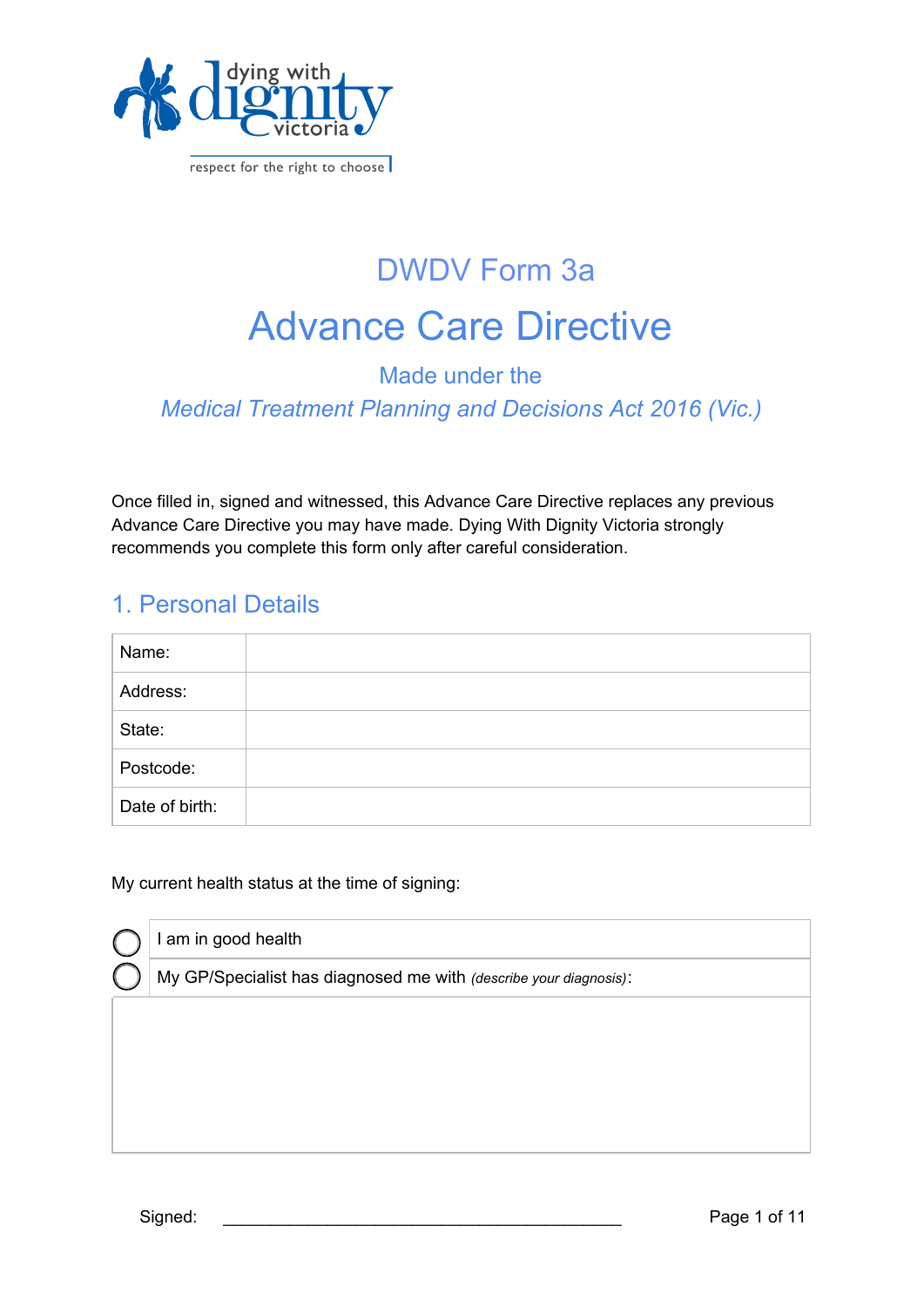# 2. Instructional Directive

This Instructional Directive is **legally binding** and communicates your medical treatment decisions directly to your health practitioners. Dying With Dignity Victoria strongly recommends you consult a medical practitioner if choosing to complete this Instructional Directive.

- **Your Instructional Directive will only be used if you do not have capacity to make a medical treatment decision.**
- Your medical treatment decisions in this Instructional Directive take effect as if you had consented to, or refused to, begin or continue medical treatment.
- If any of your statements are unclear or uncertain in particular circumstances, it will become a Values Directive (see page 5).
- In some limited circumstances set out in the Act, a health practitioner may not be required to comply with your Instructional Directive.

### Applying this Instructional Directive

This Instructional Directive must apply **unless**:

|                                                                                                                                                                                                                                                                | Aaree | Disagree |
|----------------------------------------------------------------------------------------------------------------------------------------------------------------------------------------------------------------------------------------------------------------|-------|----------|
| I am suffering only a transient (temporary) loss of competence, such<br>as hypoglycaemia or TIA (transient ischaemic attack) or mild<br>concussion.                                                                                                            |       |          |
| I am suffering from a severe illness but in the opinion of two<br>independent medical practitioners (at least one a specialist), I am<br>likely to recover to a state of independence and competence,<br>without profound physical or psychological suffering. |       |          |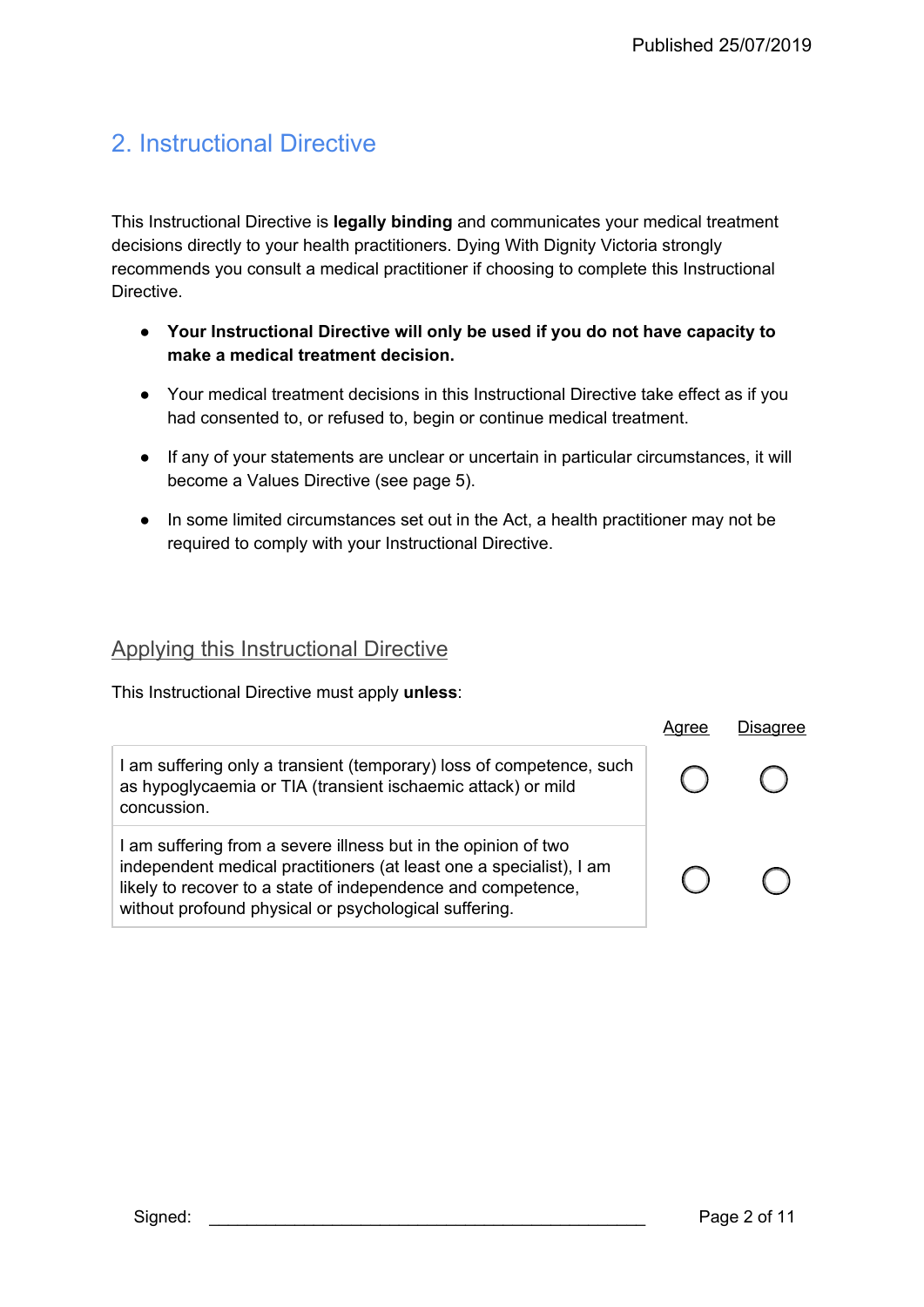Subject to the above conditions in "Applying this Instructional Directive", **I declare that in respect of medical intervention or treatment aimed at prolonging or sustaining my life:** 

| Treatment                                             | l refuse | <u>accept</u> |
|-------------------------------------------------------|----------|---------------|
| Artificial feeding (nutrition and / or hydration)     |          |               |
| <b>Antibiotics</b>                                    |          |               |
| Artificial respiration                                |          |               |
| Any surgical procedures                               |          |               |
| Circulatory support, including CPR                    |          |               |
| Corrections of abnormal levels of any toxic substance |          |               |
| <b>Blood transfusion</b>                              |          |               |
| Drug treatment of high / low blood sugar              |          |               |
| Drug treatment of high / low blood pressure           |          |               |
| Renal dialysis                                        |          |               |

Further, I declare that any persistent distressing symptoms (pain, breathlessness, and those caused by lack of food and fluid) are to be **maximally palliated** by appropriate analgesic, sedative or other palliative treatment (including keeping lips, mouth and eyes moist), even though that palliative treatment may also have the additional consequence of shortening my life.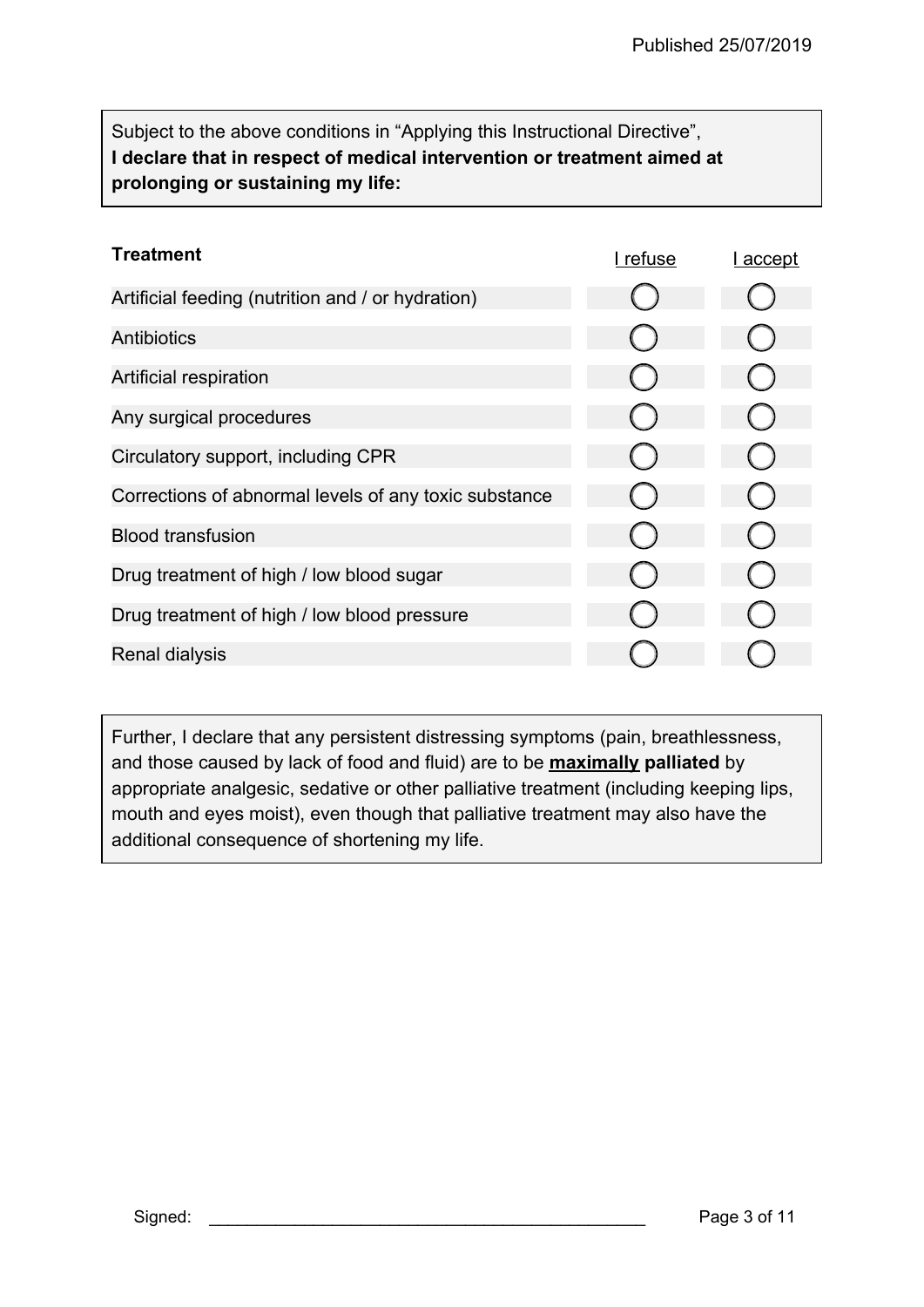### **Dementia**

If I have been diagnosed with dementia and am judged by a doctor as not competent to make decisions regarding my medical treatment, and



Regardless of whether my primary care is in the home / community, or in an institution

Only if I have been admitted to ongoing institutional care

then **I declare** that I refuse any medical treatment with the purpose or outcome of prolonging my life**:** 



Even if I appear to be content as judged by my Medical Treatment Decision Maker.

Except if I appear to be content as judged by my Medical Treatment Decision Maker.

#### **I also declare** that:

I refuse nutrition / hydration by assisted spoon feeding in any circumstances

I accept spoon feeding but only if I appear to accept spoon feeding voluntarily and enjoy my food, as judged by my Medical Treatment Decision Maker.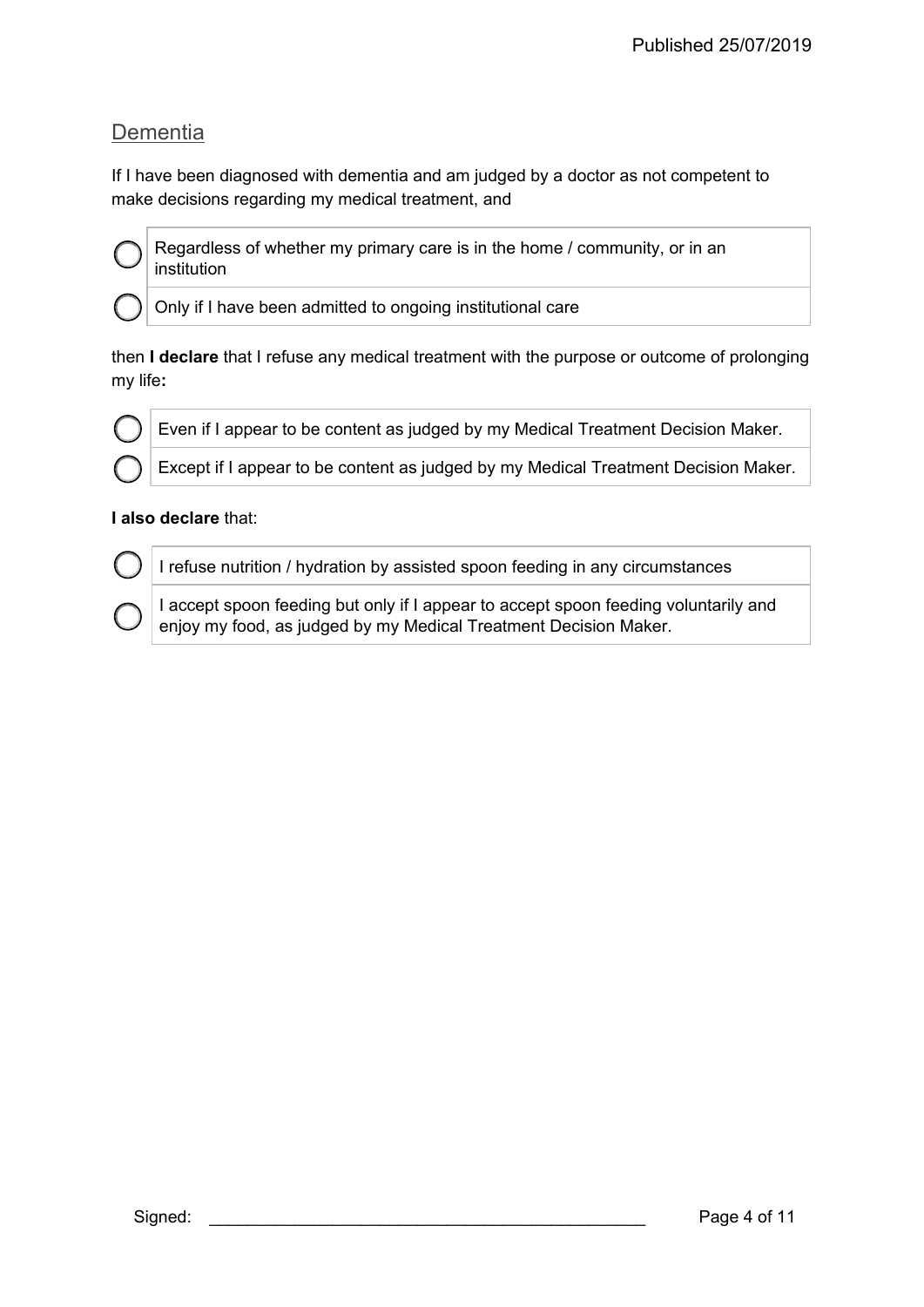## 3. Values Directive

Refer to the MyValues website ([www.myvalues.org.au\)](http://www.myvalues.org.au/) for ideas to help guide responses to this section.

If you have properly completed and signed the Instructional Directive on pages 2-3, it takes precedence over preferences you may express in this Values Directive. **Make sure there is nothing in your Values Directive that contradicts what you have instructed in your Instructional Directive.** 

You do not have to complete all sections of this Values Directive.

(a) What matters most in my life (what does living well mean to you?) *Points to consider in this section could be religious or cultural beliefs, family and friends, spiritual interests, and independence. Explain why these are important to you, so that your Medical Treatment Decision Maker understands what quality of life means to you.*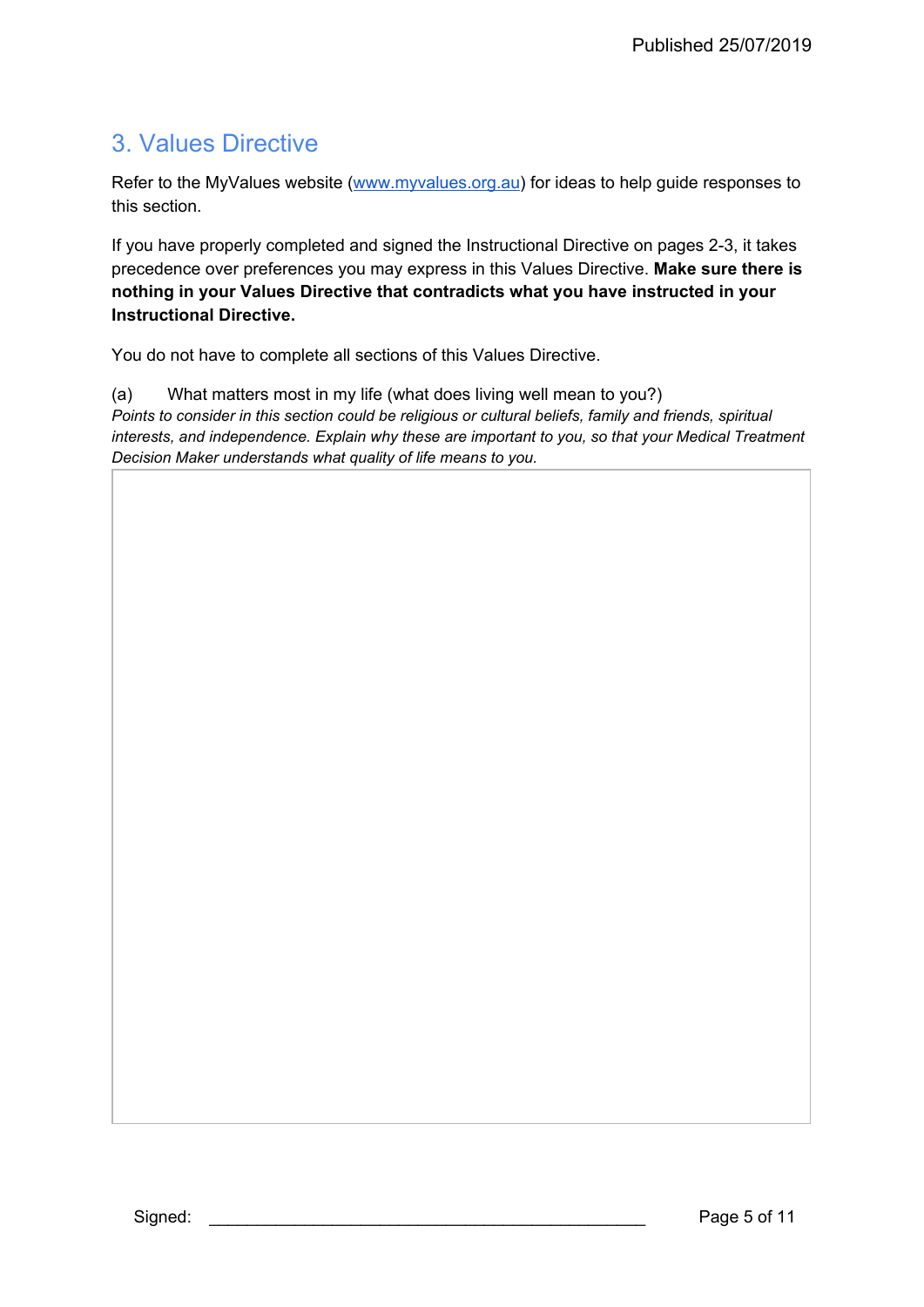(b) What worries me most about my future is:

*For some people, this could include being in pain, moving into a care facility, not being able to maintain personal care, being unable to participate in social/family activities, or losing the ability to communicate.* 

(c) For me, unacceptable outcomes of medical treatment after illness or injury are: *For some, being unable to recognise family and friends would be unacceptable. Others may not wish to be reliant on machinery or carers.*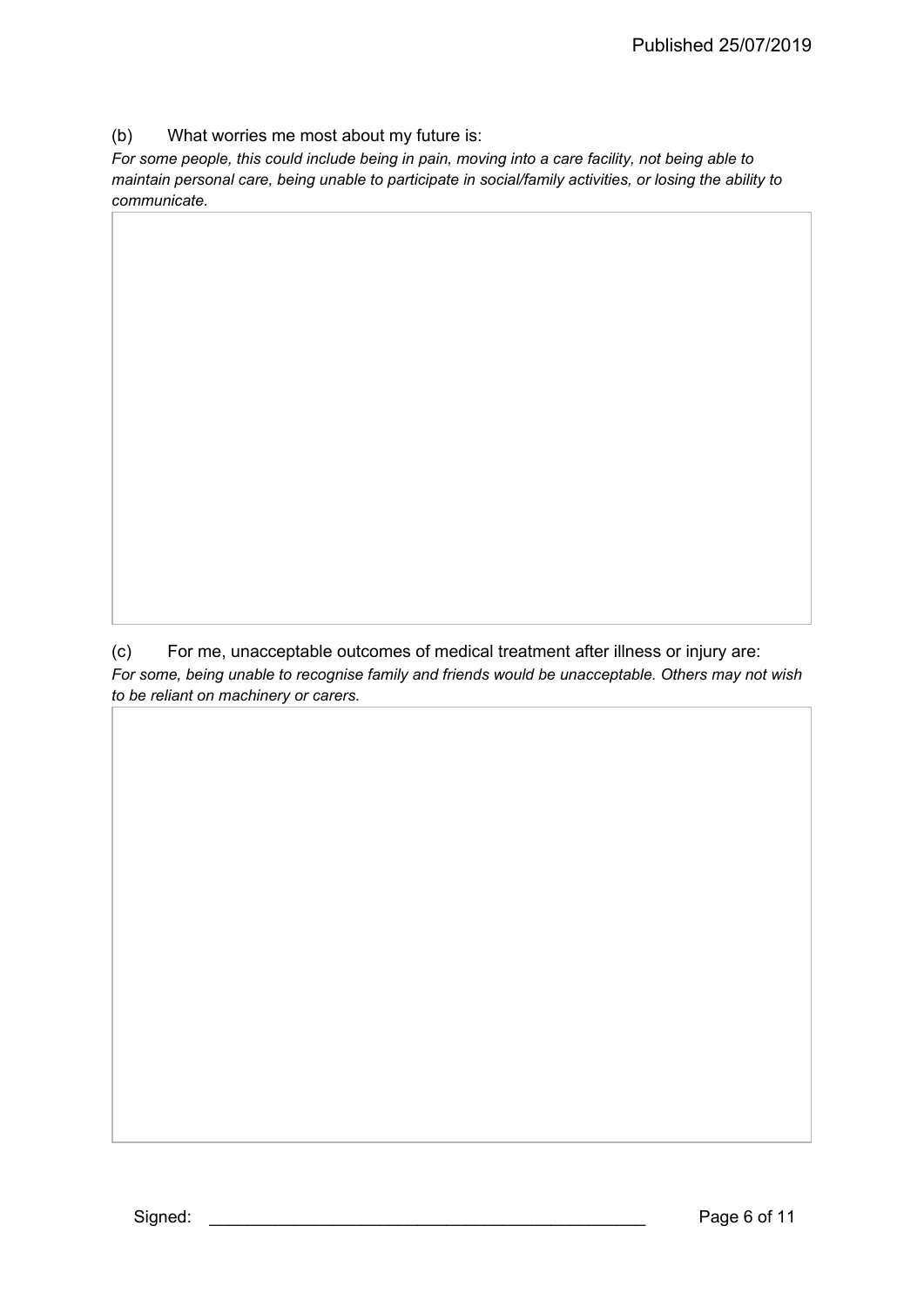(d) Other things I would like known are:

*Other matters you wish your Medical Treatment Decision Maker to take into consideration. These could be your preferred place of care, medical treatment procedures, or spiritual/religious/cultural requirements.* 

(e) Other people I would like involved in discussions about my care are: *Provide your Medical Treatment Decision Maker with details of any other person you would (or would not) like involved in discussions about your medical care.* 

(f) If I am nearing death, the following things would be important to me: *Consider the people you would like present. You may wish for your favourite music to be played, or photos to surround you or to have your pet with you.*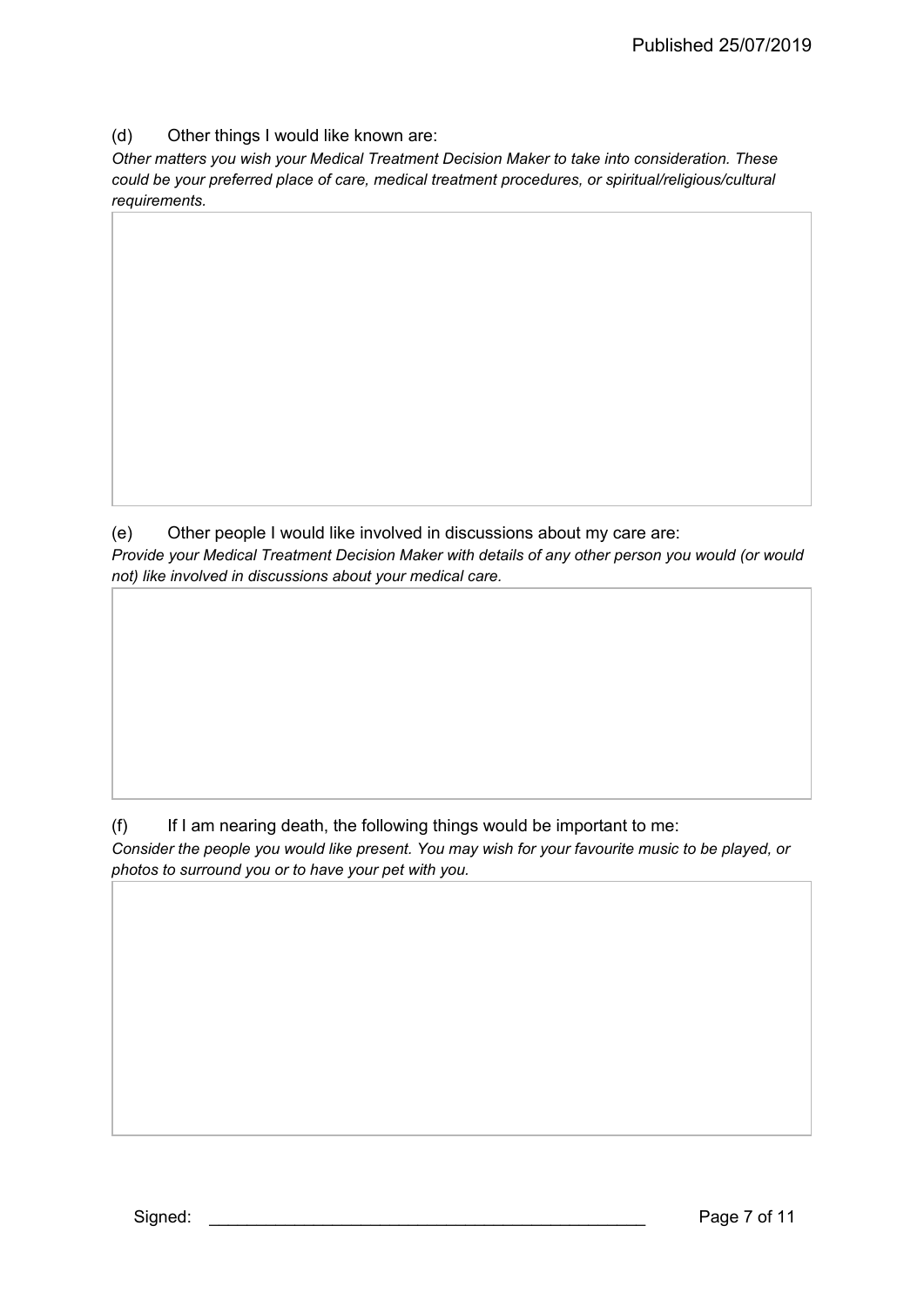### **Organ Donation**

In the event of my death:

I am willing to be considered for organ and tissue donation, and recognise that medical interventions may be necessary for donation to take place

I am not willing to be considered for organ and tissue donation.

**I declare that I have completed this document after careful consideration.** 

**I reserve the right to revoke this Advance Care Directive at any time, but unless I do so it should be taken to represent my continuing directions.**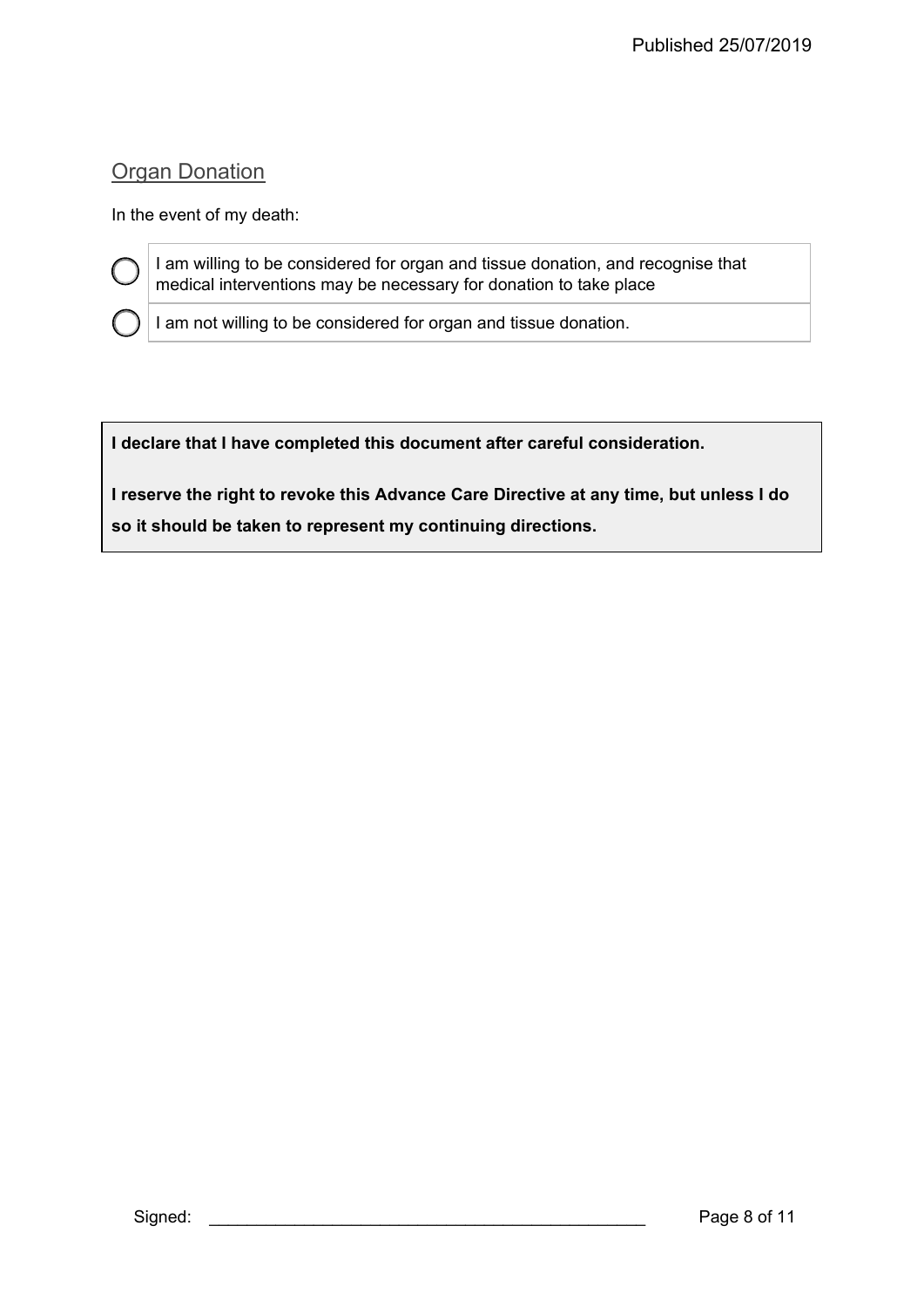## 4. Medical Treatment Decision Makers

PLEASE NOTE: This section only lists your Medical Treatment Decision Maker/s. It does not officially appoint a person to the role of Medical Treatment Decision Maker. This must be done by completing the form *Appointment of a Medical Treatment Decision Maker.* 

I have appointed as my Medical Treatment Decision Maker/s:

#### Medical Treatment Decision Maker 1

| Name:          |  |
|----------------|--|
| Date of birth: |  |
| Address:       |  |
| Phone number:  |  |

#### Medical Treatment Decision Maker 2

| Name:          |  |
|----------------|--|
| Date of birth: |  |
| Address:       |  |
| Phone number:  |  |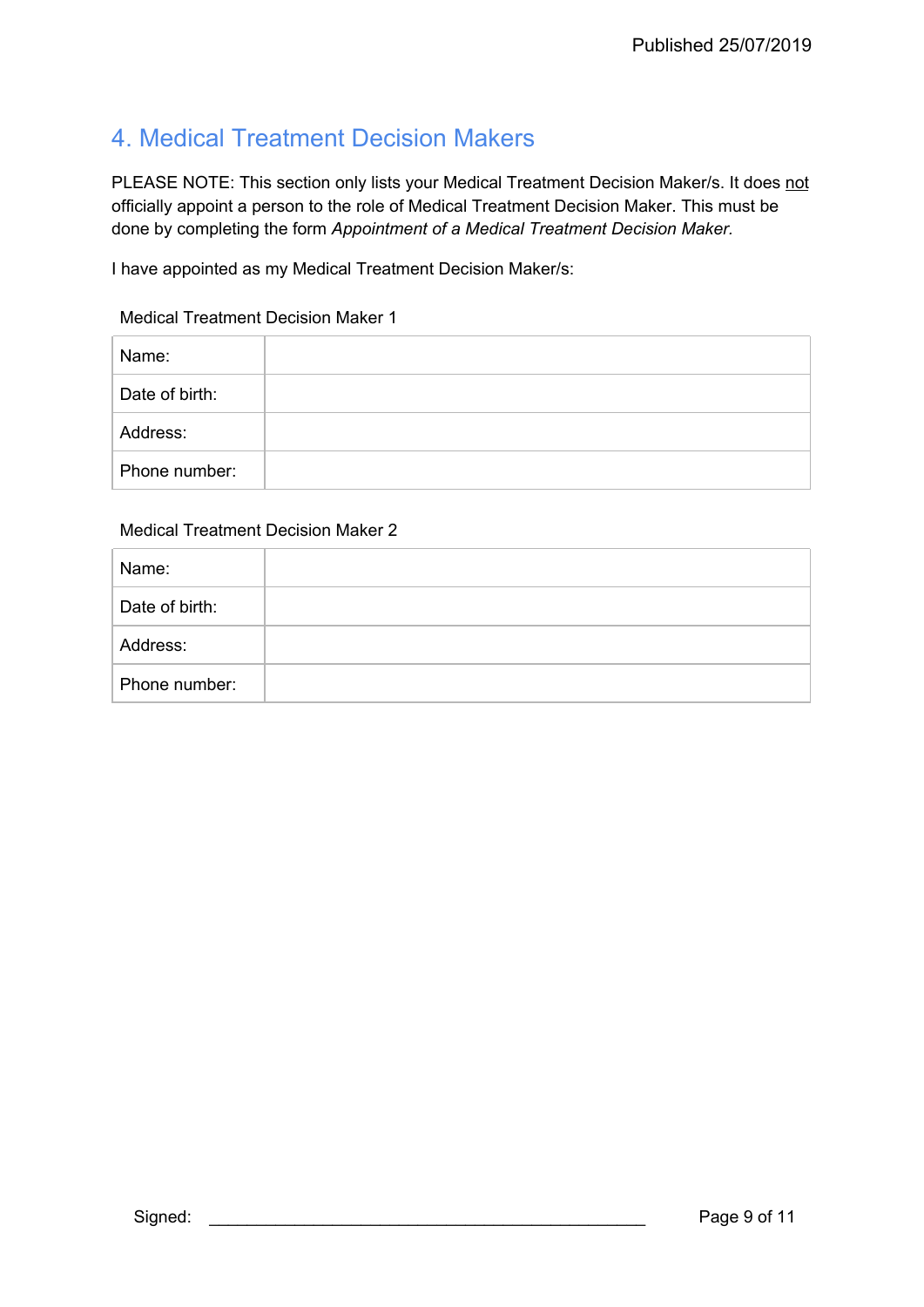### 5. Witnessing

You must sign in front of two adult witnesses.

Witness 1 must be a medical practitioner. Witness 2 can be another adult.

Neither witness can be a person you have appointed as your Medical Treatment Decision Maker.

| Your signature: |  |
|-----------------|--|
| Date:           |  |

Each witness certifies that:

- At the time of signing the document, the person giving the Advance Care Directive appeared to have decision-making capacity in relation to each statement in the **Directive**
- At the time of signing the document, the person giving the Advance Care Directive appeared to understand the nature and effect of each statement in the Directive
- The person appeared to freely and voluntarily sign the document
- The person signed the document in my presence and in the presence of the second witness, and
- I am not an appointed Medical Treatment Decision Maker of the person.

| Full name:                         |  |
|------------------------------------|--|
| Qualification and<br>AHPRA number: |  |
| Signed:                            |  |
| Date:                              |  |

#### Witness 1 - Registered Medical Practitioner

#### Witness 2 - Another adult

| Full name: |  |
|------------|--|
| Signed:    |  |
| Date:      |  |